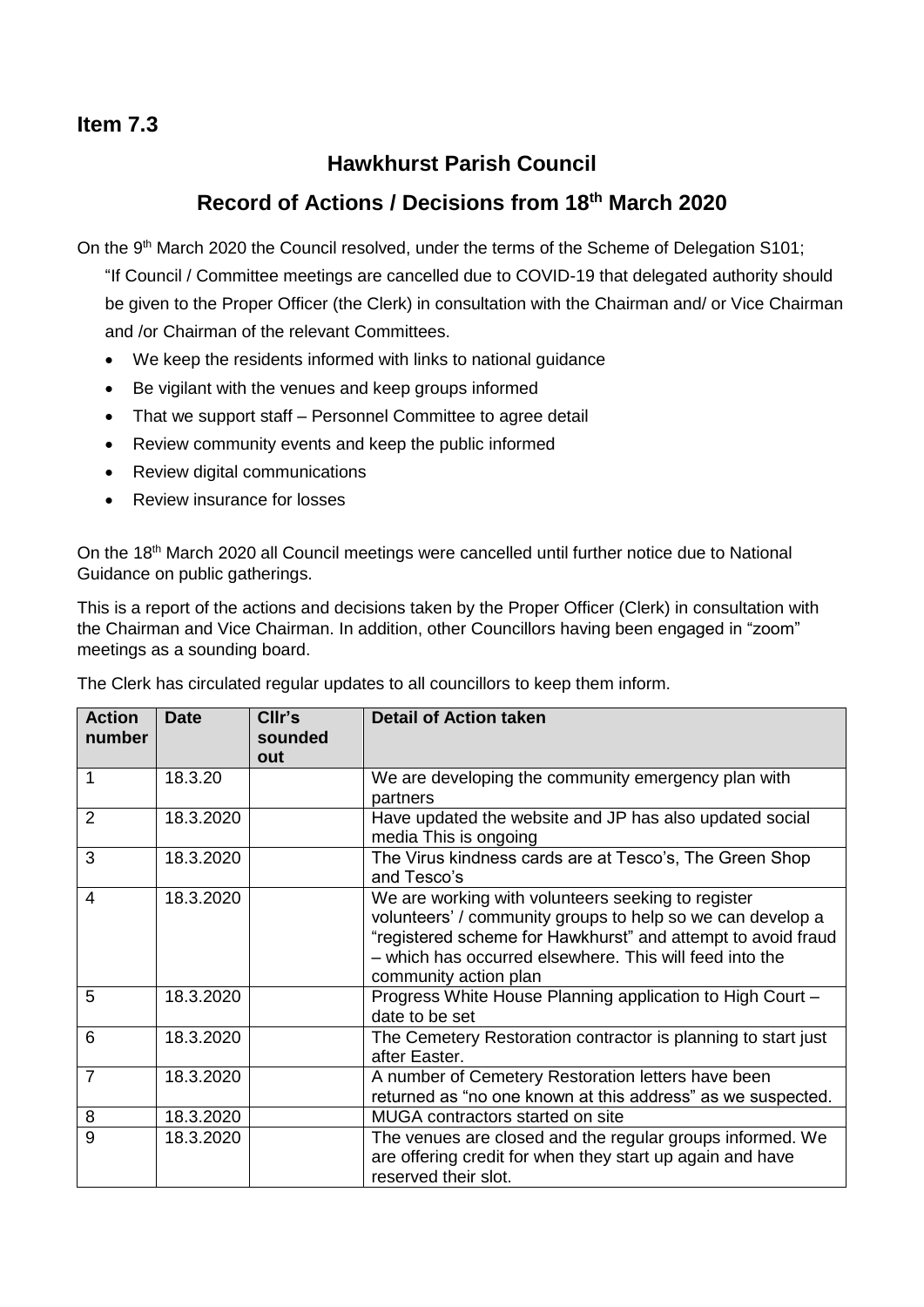| 10 | 18.3.20   |                     | As we are the landlord of the Kino, decided to defer the next<br>six months' rent to help their business survive COVID 19                                                                                                                                                                                                                                    |
|----|-----------|---------------------|--------------------------------------------------------------------------------------------------------------------------------------------------------------------------------------------------------------------------------------------------------------------------------------------------------------------------------------------------------------|
| 11 | 24.3.2020 |                     | Added Cllr Green to sounding board                                                                                                                                                                                                                                                                                                                           |
| 12 | 24.3.2020 | PG                  | Paul is checking the office / post (on his daily piece of<br>exercise)                                                                                                                                                                                                                                                                                       |
| 13 | 24.3.2020 | PG                  | Agreed that the funding set aside for the election and<br>members allowances (£7,000) has been allocated to support<br>Hawkhurst Community Support Group to help cover costs<br>such as printing, posters, badges, leaflets, flyers. A lot is<br>been done on line etc. but we need hard copies in case<br>vulnerable people cannot access the internet etc. |
| 14 | 24.3.2020 | PG                  | offered co-option to the Council (without voting powers) to<br>two of the key HCSG drivers - Adrian Cory and Richard Tyrie                                                                                                                                                                                                                                   |
| 15 | 24.3.2020 | PG                  | Clare has a conference call with other Parish Chairs and<br>TWBC tomorrow to clarify the community hub issue $-$ we are<br>suggesting KGV due to access, parking, Wi-Fi, toilets,<br>showers                                                                                                                                                                 |
| 16 | 24.3.2020 | PG                  | We have closed KGV and Heartenoak Playgrounds.<br>However, both are fairly open and accessible, so Phil is<br>putting a sign up and taking a photo.                                                                                                                                                                                                          |
| 17 | 24.3.2020 | PG                  | The MUGA contractors cleared up and made safe as<br>possible today. They will be back as soon as practicable to<br>complete.                                                                                                                                                                                                                                 |
| 18 | 24.3.2020 | PG                  | Community Centre published Consultation Feedback Report                                                                                                                                                                                                                                                                                                      |
| 19 | 24.3.2020 | PG/RC/<br><b>PW</b> | We are liaising with Mark and Patrick to clarify what we can<br>do to progress to the Community Centre to planning<br>application                                                                                                                                                                                                                            |
| 20 | 24.3.2020 | PG/RC/<br><b>PW</b> | Clarify financial disruption insurance - policy does not cover<br>pandemic                                                                                                                                                                                                                                                                                   |
| 21 | 24.3.2020 | PG/RC/<br><b>PW</b> | KCC share HPC office during emergency                                                                                                                                                                                                                                                                                                                        |
| 22 | 30.3.2020 | PG/RC/<br><b>PW</b> | Set up new Council mobile phone                                                                                                                                                                                                                                                                                                                              |
| 23 | 30.3.2020 | PG/RC/<br><b>PW</b> | End of March finance – second week of April                                                                                                                                                                                                                                                                                                                  |
| 24 | 30.3.2020 | PG/RC/<br><b>PW</b> | Cheque run 1 <sup>st</sup> April - Mid April 2020                                                                                                                                                                                                                                                                                                            |
| 25 | 30.3.2020 | PG/RC/<br><b>PW</b> | End of year figures for May Council meeting                                                                                                                                                                                                                                                                                                                  |
| 26 | 30.3.2020 | PG/RC/<br><b>PW</b> | Clarify Audit process with internal auditor                                                                                                                                                                                                                                                                                                                  |
| 27 | 30.3.2020 | PG/RC/<br>PW        | Cancel events on Moor / KGV until 1 <sup>st</sup> August 2020 - but<br>keep under review                                                                                                                                                                                                                                                                     |
| 28 | 30.3.2020 | PG/RC/<br><b>PW</b> | Community centre design revisions                                                                                                                                                                                                                                                                                                                            |
| 29 | 30.3.2020 | PG/RC/<br><b>PW</b> | Furloughed staff under the Coronavirus Job Retention<br>Scheme                                                                                                                                                                                                                                                                                               |
| 30 | 2.4.2020  | PG/RC/<br><b>PW</b> | Set up "pilot" remote Council meeting, drafted guidance for<br>Cllrs based on NALC guidance                                                                                                                                                                                                                                                                  |
| 31 | 2.4.2020  | PG/RC/<br>PW        | Agreed staff pay rise of budgeted 3%, subject to national<br>review                                                                                                                                                                                                                                                                                          |